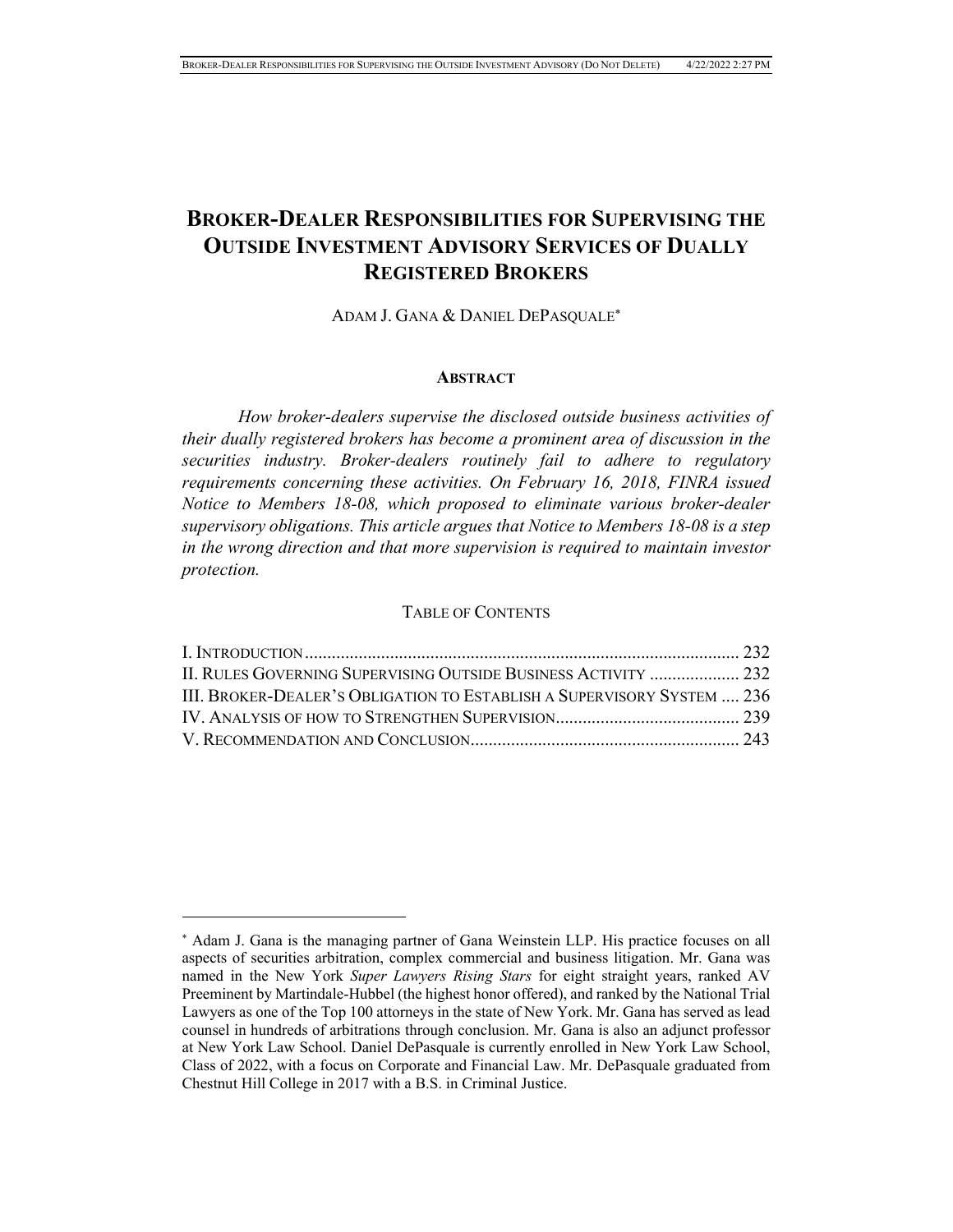## I. INTRODUCTION

New York's Wall Street is considered the top financial center in the world.<sup>1</sup> In 2019, fifty-three percent of families in the United States were invested in the stock market.<sup>2</sup> Regulation of the stock market is paramount to Wall Street's success.<sup>3</sup> One area of regulation that is becoming more prominent in the securities space is how broker<sup>4</sup>-dealers<sup>5</sup> supervise the disclosed outside investment advisory services of their employees.<sup>6</sup> Many broker-dealers fail to comprehend how to properly supervise the disclosed outside business practices of its broker employees.7

Part I of this article addresses the applicable Financial Industry Regulatory Authority (FINRA) rules that apply to disclosed outside business activities. Next, Part II identifies the responsibilities of broker-dealers in supervising their registered advisors' outside business activities. Part III of this article analyzes recent case law to further clarify the supervisory requirements of broker-dealers. Finally, this article recommends that more regulations are necessary to ensure broker-dealers satisfy their responsibilities for supervising their advisors' outside business activities.

## II. RULES GOVERNING SUPERVISING OUTSIDE BUSINESS ACTIVITY

The Securities and Exchange Act of 1934 provides that the Securities and Exchange Commission (SEC) can sanction or revoke the registration of any member firm if it finds that a broker-dealer failed reasonably to supervise a broker who violates the securities laws and was subject to supervision.<sup>8</sup> Said differently, a broker-dealer reasonably supervises a broker if it establishes procedures that can

<sup>&</sup>lt;sup>1</sup> Matthew Johnston, *The Top 3 Financial Centers in the World*, INVESTOPEDIA (Sept. 26, 2011), https://www.investopedia.com/articles/investing/030116/top-three-financial-centres-world.asp. 2 *What percentage of Americans own stock?*, USAFACTS (Mar. 2, 2021),

https://usafacts.org/articles/what-percentage-of-americans-own-stock/. 3 Andrew Beattie, *The SEC: A Brief History of Regulation*, INVESTOPEDIA (Feb. 3, 2022),

https://www.investopedia.com/articles/07/secbeginning.asp.

<sup>4</sup> 15 U.S.C.S. § 78c(a)(4)(A) (LEXIS through Pub. L. 117-80) ("broker" means any person engaged in the business of effecting transactions in securities for the accounts of others).<br>
<sup>5</sup> 15 U.S.C.S. § 78c(a)(5)(A) (LEXIS through Pub. L. 117-80) ("dealer" means any person engaged

in the business of buying and selling securities . . . for such person's own account, either individually or in fiduciary capacity, but not as a part of a regular business).

<sup>6</sup> *Finra reviewing rules on outside business activities and private securities transactions*, INVESTMENTNEWS, (May 15, 2017), https://www.investmentnews.com/finra-reviewing-rules-on-

outside-business-activities-and-private-securities-transactions-71340. 7 *See Does Your Broker-Dealer Have an Adequate Supervisory System in Place?,* SIA PARTNERS, (Oct. 30, 2020), https://www.sia-partners.com/en/news-and-publications/from-our-experts/doesyour-broker-dealer-have-adequate-supervisory-system (illustrating that broker-dealers continue to be reprimanded for failing to adequately supervise the outside business activities of its employees). 8 15 U.S.C.S. §78o(E)(i)-(ii) (LEXIS through Pub. L. No. 117-80).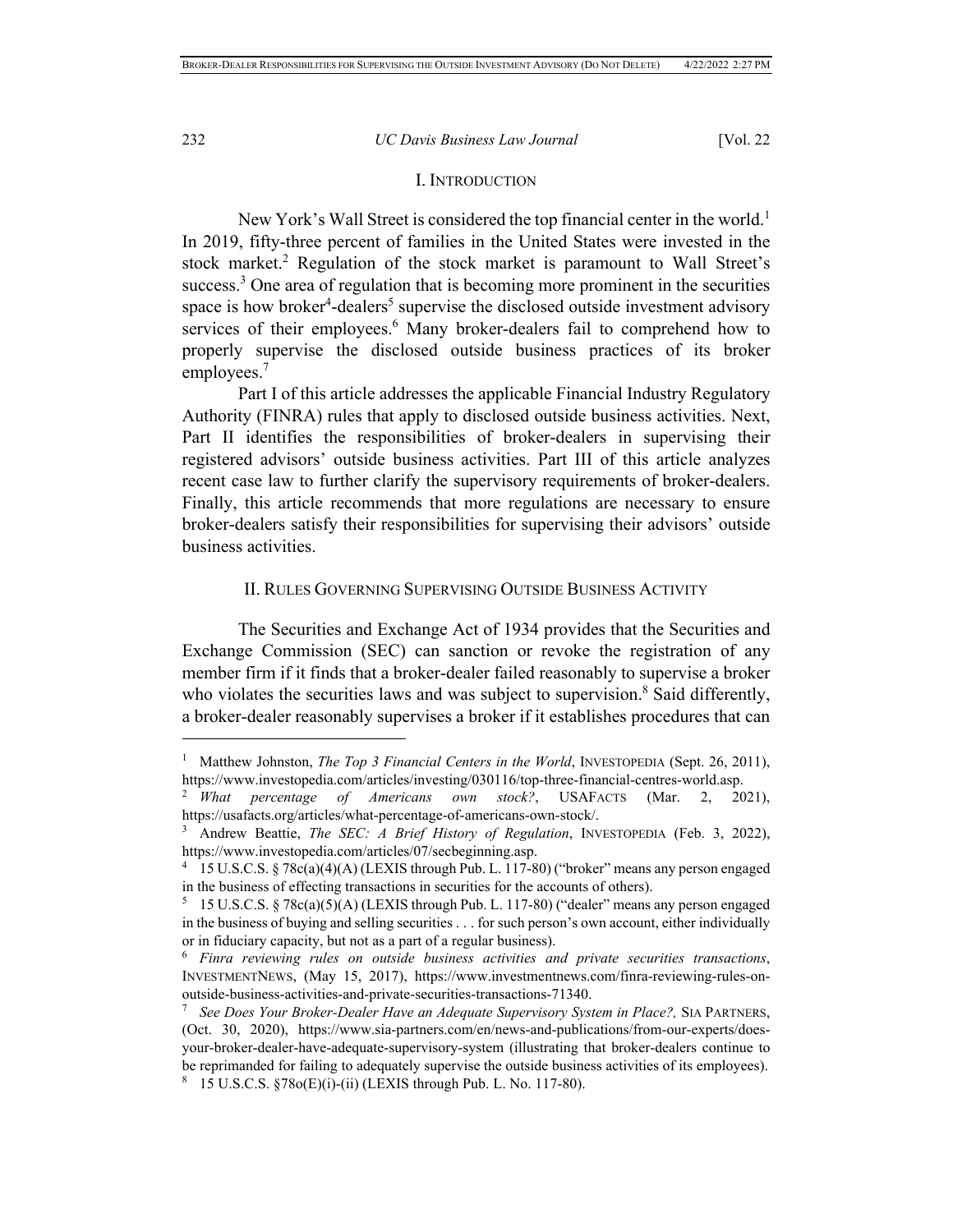be reasonably expected to prevent and detect securities violations and that the broker-dealer reasonably discharges the duties and obligations incumbent upon it "without reasonable cause to believe that such procedures and systems were not being complied with."<sup>9</sup> Such procedures include establishing a supervisory system that satisfies the minimum requirements set forth by  $FINRA$ .<sup>10</sup> To name a few, these requirements include, but are not limited to, designating principals responsible for supervision, creating offices of supervisory jurisdiction, assigning supervisors for registered representatives, and determining the qualifications of supervisory personnel.<sup>11</sup> FINRA states that these rules enhance investor protection and market integrity as they play a crucial role in the prevention of sales abuses.<sup>12</sup>

FINRA is a not-for-profit organization that is authorized by Congress to protect America's investors through ensuring that U.S. broker-dealers operate fairly and honestly.<sup>13</sup> As part of effectuating its purpose, FINRA requires that a broker or dealer supervise employees with respect to business activities outside the scope of their relationship with their firm.<sup>14</sup> If a broker receives compensation or expects to be compensated by the sale of securities as a result of any business activity outside the scope of the relationship with his or her member firm, the broker must disclose that activity and the broker-dealer must supervise such activity.15 In other words, broker-dealers must supervise the outside business activities of their brokers when they receive or expect to receive compensation through the sale of securities.<sup>16</sup>

Broker-dealers must also, in certain circumstances, supervise the private securities transactions of their employees.<sup>17</sup> Per FINRA Rule 3280, "no person associated with a member shall participate in any manner in a private securities

<sup>9</sup> *Id.*

<sup>&</sup>lt;sup>10</sup> *Regulatory Notice 14-10*, FINRA, https://www.finra.org/rules-guidance/notices/14-10 (Mar. 2014).

<sup>11</sup> *Id.*

<sup>&</sup>lt;sup>12</sup> *Regulatory Notice 18-15*, FINRA, https://www.finra.org/rules-guidance/notices/18-15 (Apr. 30, 2018).<br><sup>13</sup> *About FINRA*, FINRA, https://www.finra.org/about (last visited Feb. 16, 2022).

<sup>&</sup>lt;sup>14</sup> See generally 3270. Outside Business Activities of Registered Persons, FINRA, https://www.finra.org/rules-guidance/rulebooks/finra-rules/3270 (Sept. 21, 2015).

 $\frac{15}{16}$  *Id.* 

<sup>16</sup> *Id.*

<sup>17</sup> *See generally 3280. Private Securities Transactions of an Associated Person*, FINRA, https://www.finra.org/rules-guidance/rulebooks/finra-rules/3280 (Apr. 3, 2017).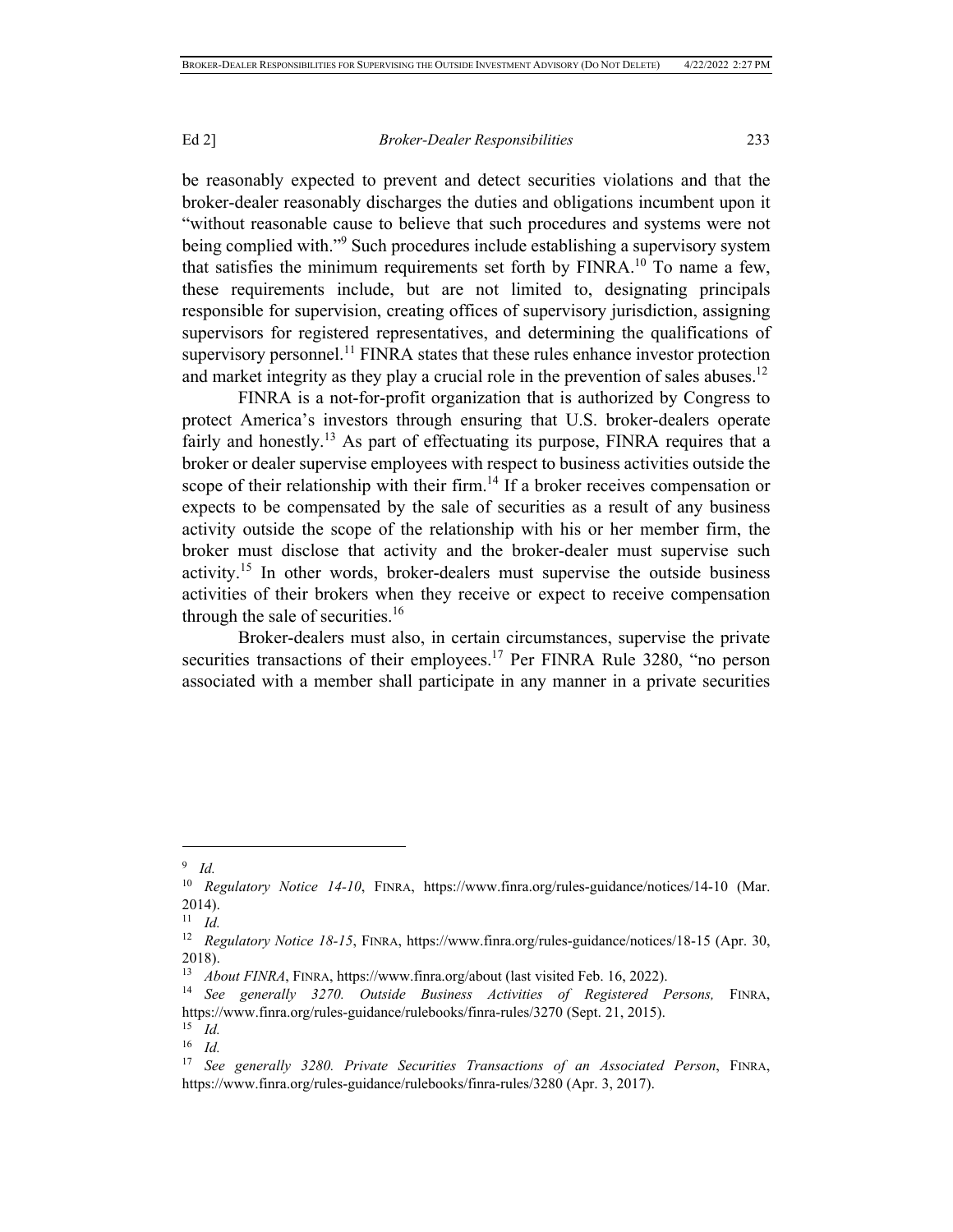transaction<sup>18</sup> except in accordance with the requirements of this Rule."<sup>19</sup> Prior to participating in any private securities transaction, Rule 3280 requires an associated person to provide written notice to their associated member describing the proposed transaction, their role therein, and stating whether they have or may receive selling compensation<sup>20</sup> in connection with the transaction.<sup>21</sup> However, as defined in FINRA Rule 5130, "transactions among immediate family members<sup>22</sup>, for which no associated person receives any selling compensation, and personal transactions in investment company and variable annuity securities, shall be excluded."23 FINRA Rule 5130 essentially provides an exception to Rule 3280 for transactions among immediate family members. $24$  In other words, except for "transactions among immediate family members" as defined under FINRA Rule 5130, an associated person cannot participate in a private securities transaction without providing their respective member written notice.<sup>25</sup>

After a member receives notice from an associated person, they must decide whether to approve or disapprove the person's participation in the proposed transaction.26 In cases of transactions where an associated person "has received or may receive selling compensation, a member which has received notice…shall

<sup>21</sup> *Id.*

<sup>25</sup> *Id.*

<sup>26</sup> *Id.*

<sup>18</sup> *3280. Private Securities Transactions of an Associated Person*, FINRA, https://www.finra.org/rules-guidance/rulebooks/finra-rules/3280 (Apr, 3, 2017) ("'Private securities transaction' shall mean any securities transaction outside the regular course or scope of an associated person's employment with a member, including, though not limited to, new offerings of securities which are not registered with the Commission, provided however that transactions subject to the notification requirements of Rule 3210, transactions among immediate family members (as defined in FINRA Rule 5130), for which no associated person receives any selling compensation, and personal transactions in investment company and variable annuity securities, shall be excluded."). 19 *Id.*

<sup>20</sup> *3280. Private Securities Transactions of an Associated Person*, FINRA, https://www.finra.org/rules-guidance/rulebooks/finra-rules/3280 (Apr, 3, 2017) ("'Selling compensation' means any compensation paid directly or indirectly from whatever source in connection with or as a result of the purchase or sale of a security, including, though not limited to, commissions; finder's fees; securities or rights to acquire securities; rights of participation in profits, tax benefits, or dissolution proceeds, as a general partner or otherwise; or expense reimbursements.").

<sup>22</sup> *5130. Restrictions on the Purchase and Sale of Initial Equity Public Offerings*, FINRA, https://www.finra.org/rules-guidance/rulebooks/finra-rules/5130 (Jan. 1, 2020) ("'Immediate family member' means a person's parents, mother-in-law or father-in-law, spouse, brother or sister, brotherin-law or sister-in-law, son-in-law or daughter-in-law, and children, and any other individual to whom the person provides material support.").

<sup>23</sup> *Id.*

<sup>24</sup> *See 3280. Private Securities Transactions of an Associated Person*, FINRA, https://www.finra.org/rules-guidance/rulebooks/finra-rules/3280 (Apr, 3, 2017) (stating that "transactions among immediate family members" as defined under FINRA Rule 5130 are excluded from Rule 3280).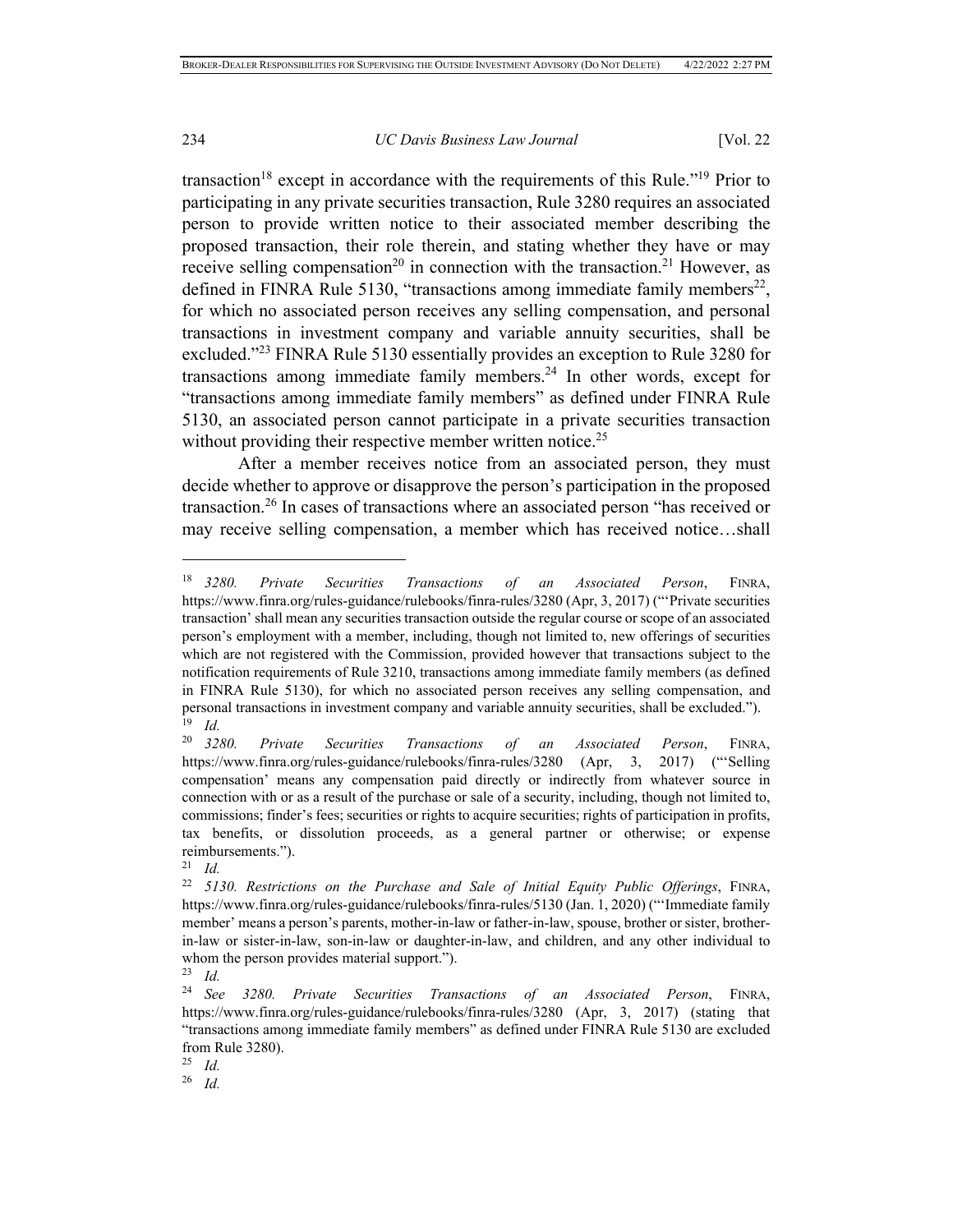advise the associated person in writing whether the member" approves or disapproves the person's participation in the proposed transaction.<sup>27</sup> If the member approves a securities transaction, the transaction must "be recorded on the books and records of the member and the member must supervise the person's participation in the transaction as if the transaction were executed on behalf of the member."<sup>28</sup> Therefore, if a member approves a transaction or series of transactions, it must supervise the transaction as if it is on the members' books and records. This means that if a broker-dealer approves the sale of securities through an outside investment advisory firm, the broker-dealer must supervise the securities transactions at the investment advisory firm. However, if the member disapproves a transaction or series of transactions, the broker must "not participate in the transaction in any manner, directly or indirectly."29 Meaning the associated person can take no part nor play any role in the proposed transaction, regardless of the size of the transaction. In cases where "a transaction or a series of related transactions in which an associated person has not and will not receive any selling compensation, a member which has received notice…shall provide the associated person prompt written acknowledgment of said notice and may, at its discretion, require the person to adhere to specified conditions in connection with his participation in the transaction."30 In sum, after receiving appropriate notice from an associated person, approving that person's participation in the transaction means they must supervise the transaction as if it was on completed on their behalf, while disapproving that person's participation means that person can play no role in the transaction.31

FINRA Rule 3280 applies "to all investment advisory activities conducted by registered representatives other than their activities on behalf of the member that result in the purchase or sale of securities by the associated person's advisory clients."32 Concluding otherwise would allow registered persons to participate in securities transactions outside the scope of supervision of both their employer and a self-regulatory organization which could be potentially detrimental to investors.<sup>33</sup> In other words, if FINRA Rule 3280 did not apply to all investment advisory activities, registered persons could essentially evade the very supervision that is designed to protect investors.<sup>34</sup>

 $\frac{27}{28}$  *Id.* 

<sup>28</sup> *Id.*

<sup>29</sup> *Id.*

 $\frac{30}{31}$  *Id.* 

<sup>31</sup> *Id.*

<sup>32</sup> *Notice to Members 91-32,* FINRA, https://www.finra.org/rules-guidance/notices/91-32 (July 1, 1991).

<sup>33</sup> *Id.*

<sup>34</sup> *See Notice to Members 91-32,* FINRA, https://www.finra.org/rules-guidance/notices/91-32 (July 1, 1991) (stating that FINRA Rule 3280 applies to all investment activities to prevent registered persons from evading supervision).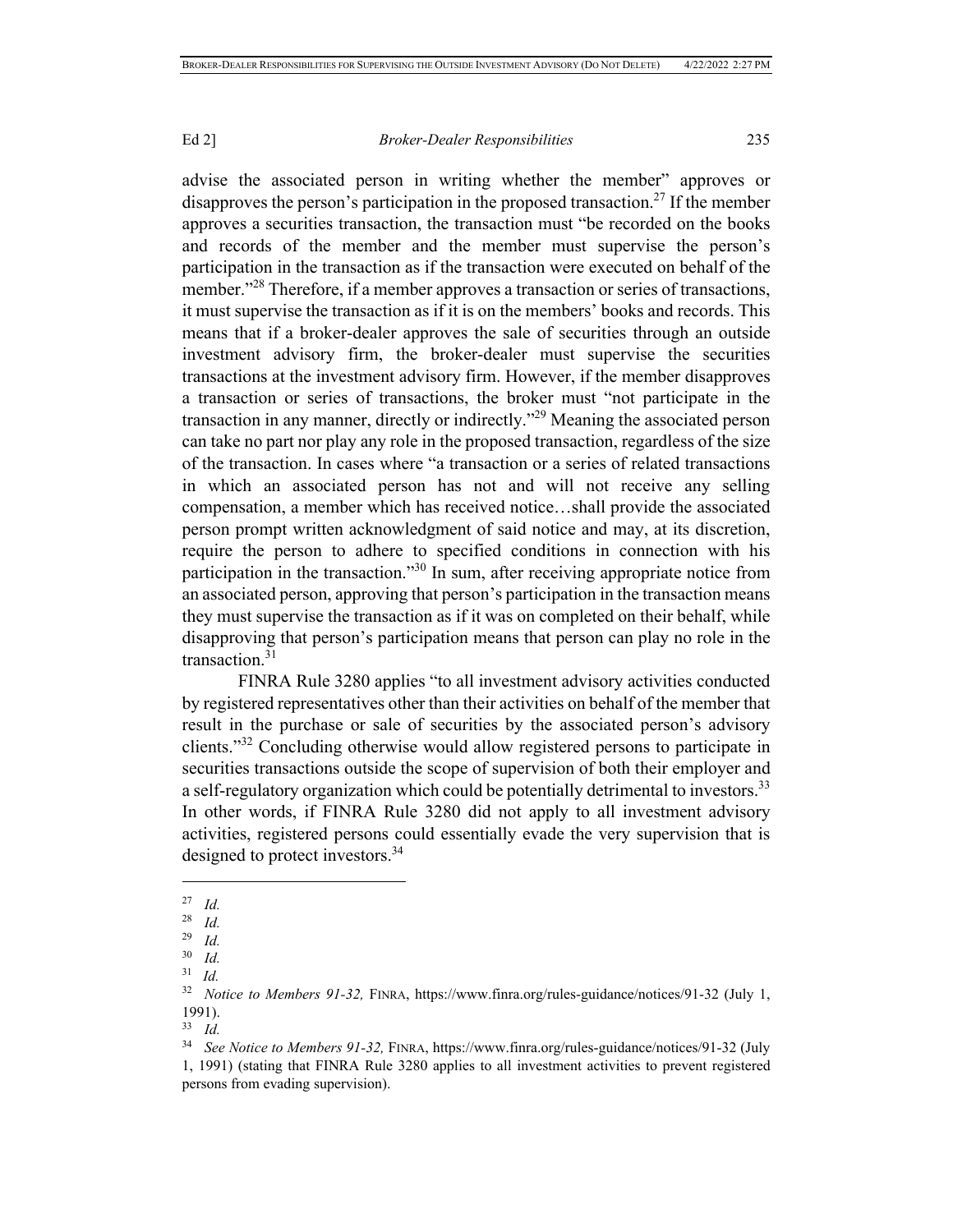In sum, broker-dealers are required to reasonably supervise their dually registered brokers.35 A broker-dealer reasonably supervises a broker if it establishes procedures reasonably expected to detect and prevent securities violations and reasonably discharges their duties and obligations without reasonable cause to believe that their procedures and systems were not being complied with.<sup>36</sup> This required supervision of broker-dealers also extends to the outside business activities and, under certain circumstances, to the private securities transactions of their registered persons.<sup>37</sup> With respect to private securities transactions, registered persons must provide their respective member written notice describing the proposed transaction, their role therein, and whether they have received compensation or expect to be compensated in connection with the transaction.<sup>38</sup> If the member approves participation in said transaction, they must supervise that person's participation in the transaction as if it were completed on its behalf.39 However, if the member disapproves participation in said transaction, that registered person cannot participate in the transaction in any manner.<sup>40</sup>

## III. BROKER-DEALER'S OBLIGATION TO ESTABLISH A SUPERVISORY SYSTEM

With the numerous supervisory requirements imposed on broker-dealers with respect to their dually registered brokers, FINRA provided a methodology which helps broker-dealers comply with all of them. $41$  To comply with the Exchange Act's supervision requirements, FINRA implemented Rule 3110.<sup>42</sup> Per this rule, "each member shall establish and maintain a system to supervise the activities of each associated person that is reasonably designed to achieve compliance with applicable securities laws and regulations, and with applicable FINRA rules."43 FINRA Rule 3110 allows broker-dealers to ensure their associated persons are complying with securities laws by setting a high standard of what

<sup>35</sup> 15 U.S.C.S. §78o(E)(i)-(ii) (LEXIS through Pub. L. No. 117-80). 36 *Id.*

<sup>37</sup> *3280. Private Securities Transactions of an Associated Person*, FINRA, https://www.finra.org/rules-guidance/rulebooks/finra-rules/3280 (Apr. 3, 2017).

 $rac{38}{39}$  *Id.* 

 $\frac{39}{40}$  *Id.* 

<sup>40</sup> *Id.*

<sup>41</sup> *See generally 3110. Supervision*, FINRA, https://www.finra.org/rules-guidance/rulebooks/finrarules/3110 (Jan. 1, 2022) (requiring broker-dealers to establish a system which is specifically tailored to achieve compliance with securities laws).

<sup>&</sup>lt;sup>42</sup> *Id.* (identifying the system that is required to ensure broker-dealers comply with applicable securities laws).

<sup>43</sup> *Id.*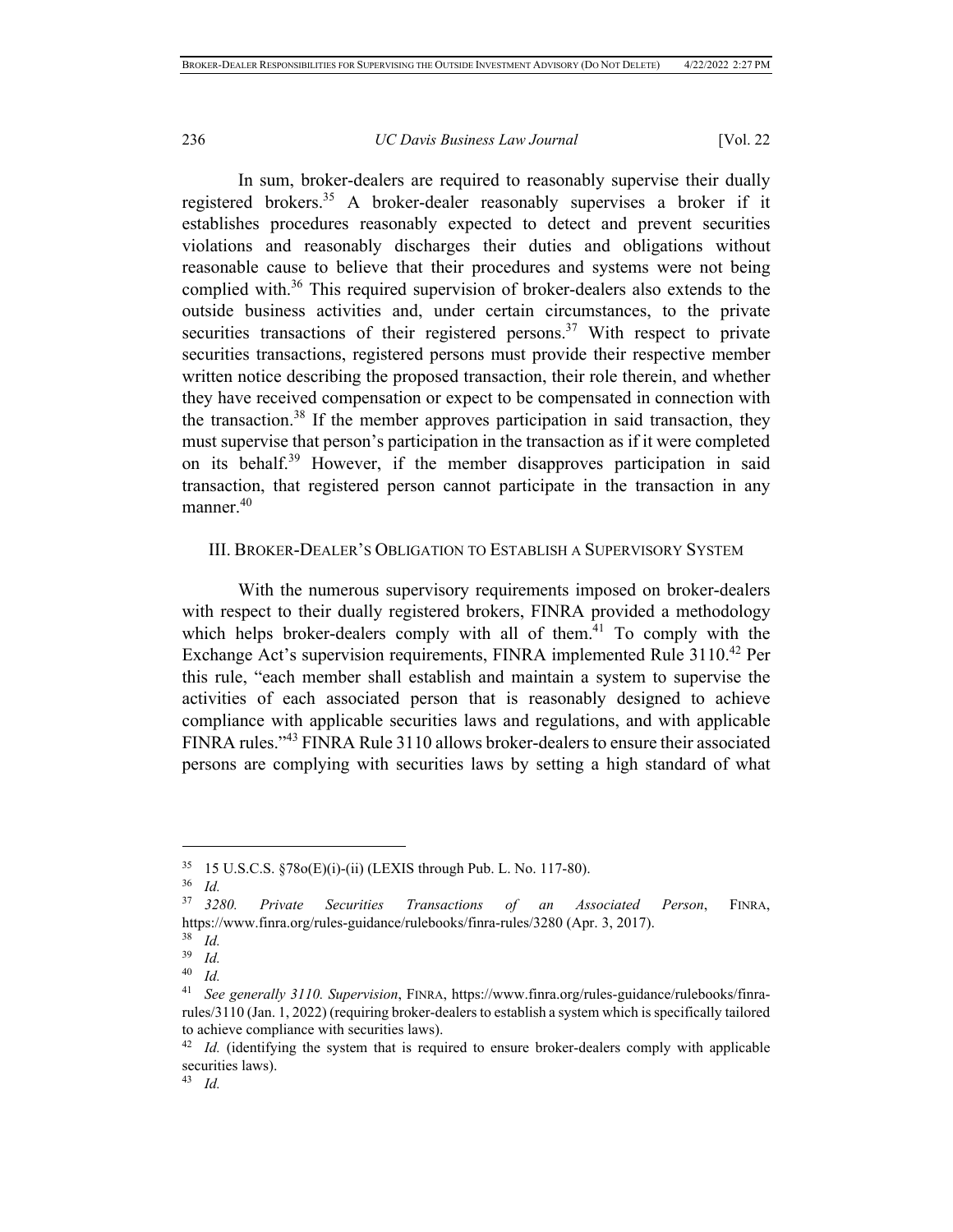constitutes an adequate supervisory system through identifying numerous features that it must include.<sup>44</sup>

FINRA Rule 3110 provides a member's supervisory system must, at the very least, satisfy certain criteria. First, members must establish and maintain written procedures as required by this rule.<sup>45</sup> Second, members must designate, where applicable, appropriate registered principal or principals with authority to carry out supervisory responsibilities of members for each type of business which it engages.46 Third, members must register and designate a branch office or an officer of supervisory jurisdiction ("OSJ") for each location, including its main office.47 Fourth, members must designate one or more registered principals in each OSJ and one or more registered representatives in each non-OSJ branch office with authority to carry out the supervisory responsibilities assigned to that office by the member.48 Fifth, members must assign each registered person to a registered representative or principal who will be responsible for supervising their activities.<sup>49</sup> Sixth, members must use reasonable efforts to determine that all supervisory personnel are qualified, either by experience or training, to carry out their responsibilities.<sup>50</sup> Seventh, members must ensure that they meet with each registered representative and principal, either in an interview or meeting, to discuss compliance matters relevant to the activities of the representatives and principals.<sup>51</sup> In sum, the supervisory system must include written procedures, designated principals with the authority to carry out supervisory responsibilities, and assignments for each registered to a designated principal to meet to discuss compliance matters.<sup>52</sup>

It is a firm's responsibility to "review their supervisory procedures to make sure that they are reasonably designed to achieve compliance with [FINRA] Rules [3270] and [3280] regarding outside business activities and private securities transactions."53 To be effective, supervision "must be designed to monitor securities related activities and detect and prevent regulatory compliance problems of such associated persons working at unregistered offices."54 In addition, "relevant supervisory procedures, must enable the member to properly supervise the

- <sup>45</sup> *Id.*
- <sup>46</sup> *Id.*
- $\frac{47}{48}$  *Id.*
- $\frac{48}{49}$  *Id.*
- <sup>49</sup> *Id.*
- <sup>50</sup> *Id.*
- <sup>51</sup> *Id.*
- $\frac{52}{53}$  *Id.*

<sup>44</sup> *Id.*

<sup>53</sup> *Notice to Members 96-33*, FINRA, https://www.finra.org/rules-guidance/notices/96-33 (May 1996).

<sup>54</sup> *Notice to Members 98-38*, FINRA, https://www.finra.org/rules-guidance/notices/98-38 (May 1998).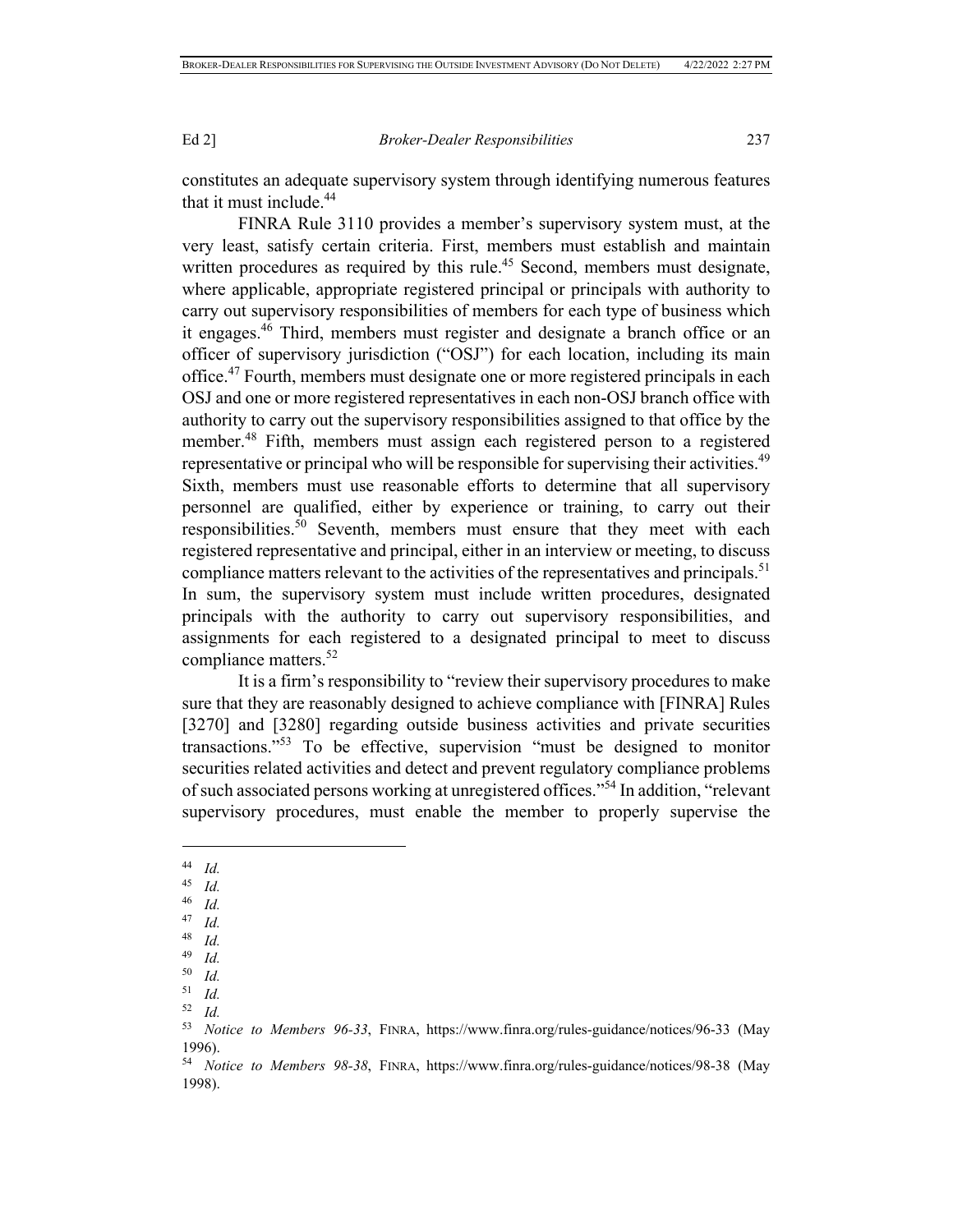representative by…evaluating the 'suitability of the transactions.'"55 In other words, firms must review their supervisory procedures to ensure they are designed to monitor, detect, and prevent regulatory compliance problems and enable the member to supervise their representatives by evaluating the suitability of the transactions.56 To evaluate the suitability of transactions, firms may utilize many of the following books and records: (1) dated notifications from representatives detailing their services to be performed and the identity of each of their customers serviced at another firm in a private securities transactions, (2) the dated responses from the member to the representative acknowledging or disapproving their intended activities, (3) a list of a representatives customers, (4) copies of customers account opening cards, (5) copies of discretionary account agreements, (6) duplicate confirmation statements, (7) duplicate customer account statements, (8) a correspondence file for representatives customers, (9) investment advisory agreements between representatives and clients, (10) advertising materials and sales literature used by representatives to promote investment advisory services, and (11) exception reports based on various occurrences or patterns of specified activity, such as frequency of trading, high compensation arrangements, large number of trade corrections, and cancelled trades.<sup>57</sup> No single document or combination of the referenced documents is required to comply with securities laws.58 Rather, each member has the ability to determine which combination of records is necessary to develop an adequate supervisory system.<sup>59</sup> This provides members with tremendous flexibility to develop and implement recordkeeping and supervisory systems that can meet their individual needs. $60$ 

In addition, there are certain circumstances where firms are required to record transactions on their books and records as if they were their own.<sup>61</sup> Under Article III, Section 27 of the Rules of Fair Practice, a member who approves a transaction where the registered person has received or may receive selling compensation must record the transaction in its own books and records, as well as supervise the registered person's participation in the transaction as if it was the member's own. $62$  After a representative provides the member with a subsequent written notice that details changes and requests member's further approval to conduct advisory activities on behalf of the customer, "the employer must record subsequent transactions on its books and records and supervise activity in the

<sup>&</sup>lt;sup>55</sup> Notice to Members 96-33, supra note 53.<br><sup>56</sup> Notice to Members 98-38, supra note 54; Notice to Members 96-33, supra note 53.<br><sup>57</sup> Notice to Members 96-33, supra note 53.<br><sup>58</sup> Id

<sup>59</sup> *Id.*

 $\begin{array}{cc} 60 & Id. \\ 61 & So. \end{array}$ 

<sup>61</sup> *See Notice to Members 94-44*, FINRA, finra.org/rules-guidance/notices/94-44 (last visited Feb. 10, 2022) (identifying the circumstances where firms must record transactions on their books and records as if they were their own).

<sup>62</sup> *Id.*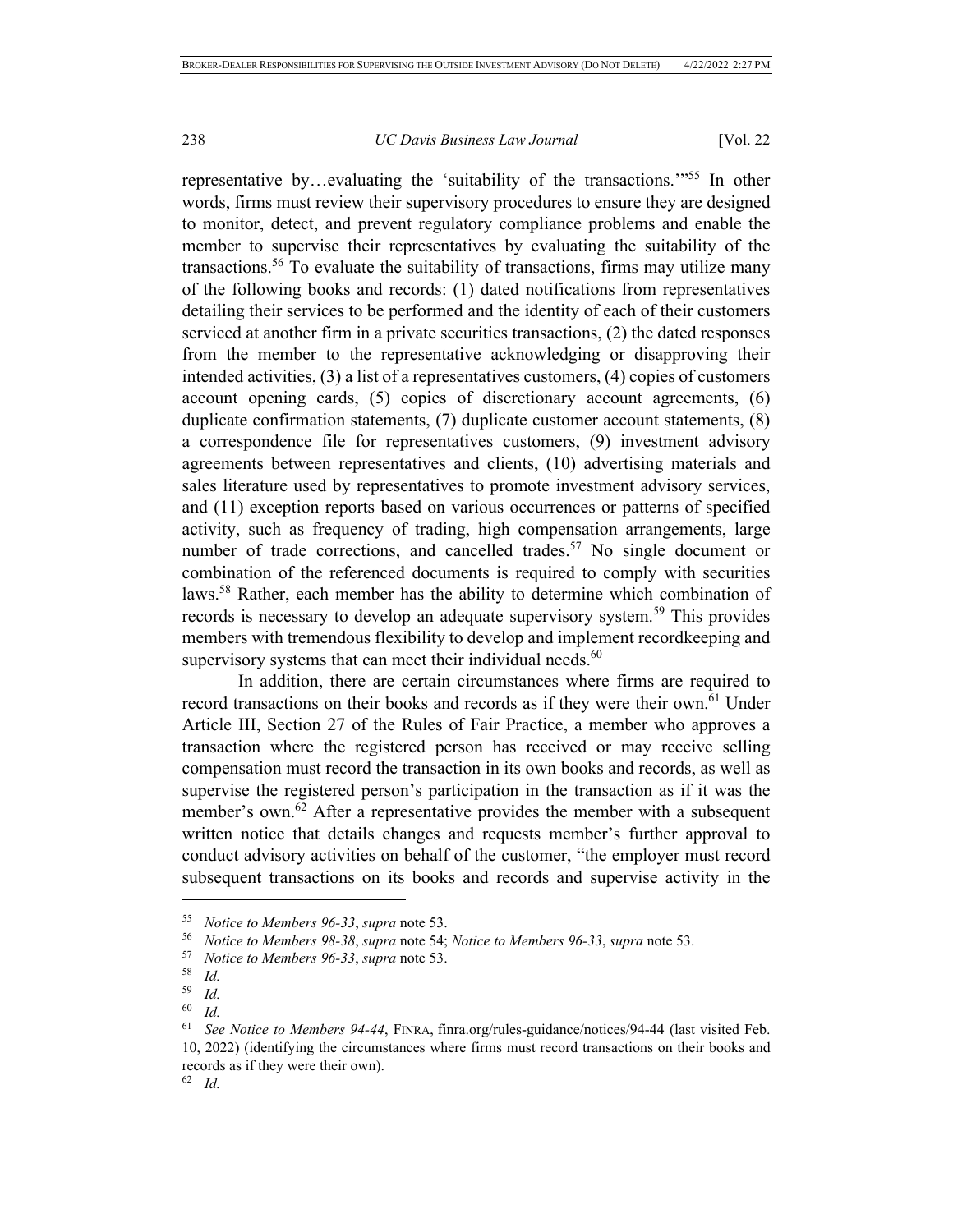affected accounts as if it were its own."63 In sum, after a member approves a transaction where their registered person has received or may receive selling compensation or approves any request to conduct advisory activities on the member's behalf, they must record the transaction on its own books and records, as well as supervise the approved activity as if it were the member's own.<sup>64</sup>

Broker-dealers' suspervisory obligations stem in large part from FINRA Rule 3110.<sup>65</sup> Under this rule, members must establish a supervisory system that is reasonably designed to achieve compliance with applicable securities laws, regulations, and FINRA rules.<sup>66</sup> However, establishing a supervisory system alone is not enough.67 Members must periodically review their supervisory system and procedures.68

## IV. ANALYSIS OF HOW TO STRENGTHEN SUPERVISION

The rules governing outside business activities and private securities transactions serve important goals. $69$  They seek to protect the investing public when a member's associated persons engage in problematic or potentially problematic activities that are not known to the member but could be interpreted by the public as being part of the member's business.<sup>70</sup> A secondary benefit is that the rules protect the member from reputational and litigation risks.<sup>71</sup> However, the overarching purpose of these supervision rules is to protect investors from actors who seek to evade regulatory requirements and harm investors for their own personal gain.<sup>72</sup>

In May 2017, FINRA launched a retrospective review of its outside business activities and private securities transactions rules to assess their effectiveness and efficiency.73 Specifically, FINRA looked closely at members' obligations with respect to the investment advisory activities of their registered

<sup>63</sup> *Notice to Members 96-33*, FINRA, https://www.finra.org/rules-guidance/notices/96-33 (May 1996).

<sup>64</sup> *Notice to Members 94-44*, *supra* note 61. 65 *See generally 3110. Supervision*, FINRA, https://www.finra.org/rules-guidance/rulebooks/finrarules/3110 (Jan. 1, 2022) (identifying the system that broker-dealers must establish).

<sup>66</sup> *Id.*

<sup>67</sup> *See Notice to Members 96-33*, FINRA, https://www.finra.org/rules-guidance/notices/96-33 (May 1996) (explaining that establishing a system alone is not sufficient in that broker-dealers must also periodically review their system and procedures to ensure compliance with applicable laws, regulations, and FINRA rules).

<sup>68</sup> *Id.*

<sup>69</sup> *Regulatory Notice 18-08*, FINRA, https://www.finra.org/rules-guidance/notices/18-08 (Apr. 27, 2018).

<sup>70</sup> *Id.*

<sup>71</sup> *Id.*

<sup>72</sup> *Regulatory Notice 18-15*, *supra* note 12. 73 *Regulatory Notice 18-08*, *supra* note 69.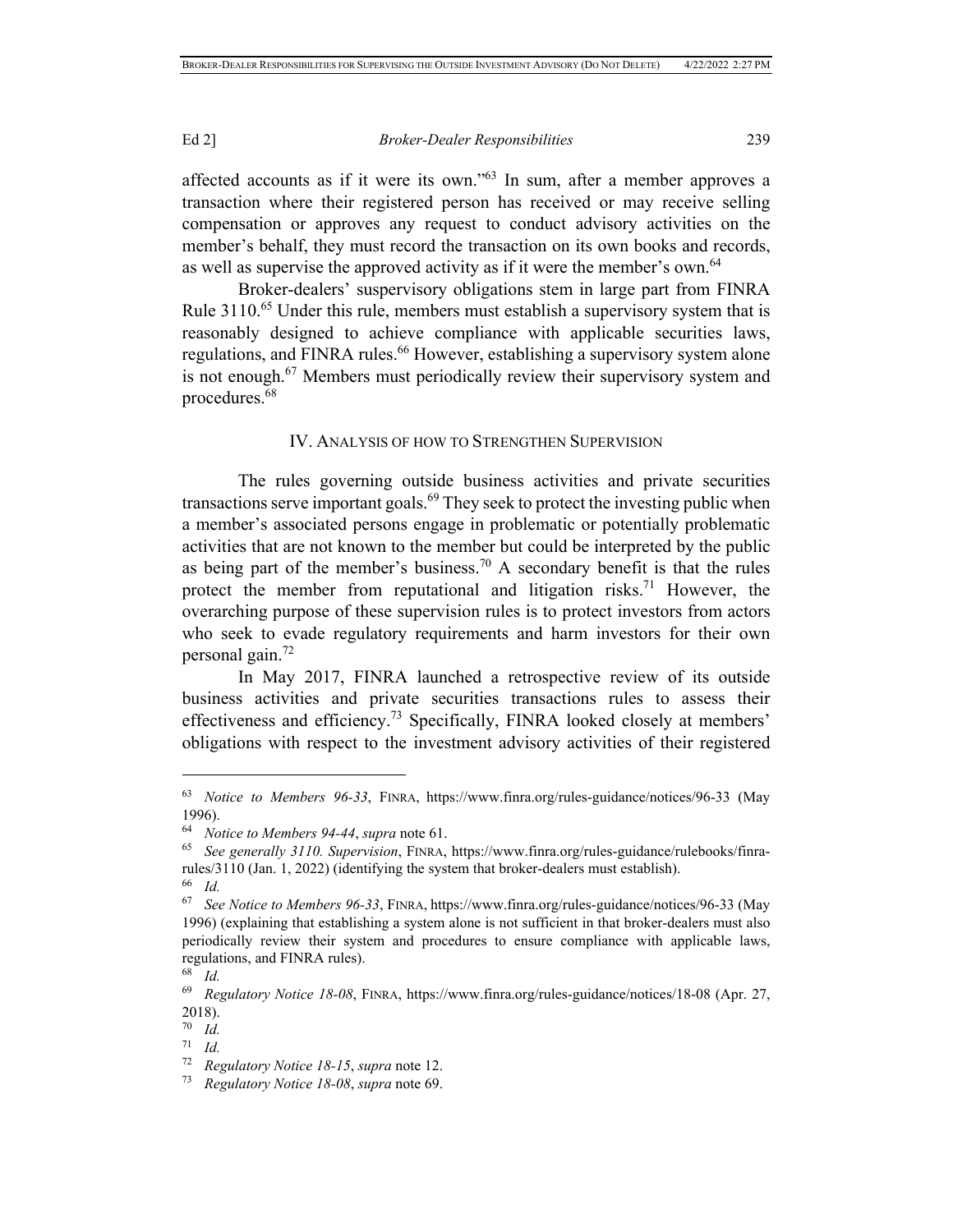persons.74 Their review confirmed the continuing importance of rules relating to outside activities, but also indicated that current rules could benefit from changes to better align them with the goal of protecting investors.<sup>75</sup> During the review, a majority of broker-dealers that provided feedback believed that the scope of activities governed by FINRA Rule 3270 should be narrowed.76 Conversely, a significant minority of investing public and their representatives favored the current scope of FINRA Rule 3270.<sup>77</sup> As a result, FINRA proposed a rule to reduce the supervisory obligations of broker-dealers to supervise the investment advisory services of brokers dually registered businesses.

FINRA proposed Rule 3290, which stated in relevant part "no registered person may participate in any manner in an investment-related or other business activity outside the scope of the relationship with the person's member firm unless the person provides prior written notice to and, with respect to any investmentrelated activity, receives prior written approval from, the member."78 The proposed new rule had several effects. First, it would replace FINRA Rules 3270 and 3280.79 Second, the rule would clarify a member's obligations with respect to outside business activities and reduce its burdens, while allegedly strengthening protections relating to activities that may pose risks to investors.<sup>80</sup> Third, the proposed rule would require registered persons to provide their employers with prior written notice with respect to a broad range of outside activities that they engaged in.<sup>81</sup> Fourth, the rule required members to perform risk assessments on a narrower set of investment related activities.<sup>82</sup> Fifth, the rule excluded a registered person's personal investments and work done on behalf of the member's affiliates.<sup>83</sup> Sixth, the proposed rule would impose no supervisory or recording obligations for most other outside activities not specifically addressed within this rule.<sup>84</sup> This proposed rule would effectively relieve broker-dealers of their supervisory obligations, leaving registered persons the unfettered discretion to engage in outside business activities with the investing public.<sup>85</sup>

- $\frac{75}{76}$  *Id.*
- $rac{76}{77}$  *Id.*
- $\frac{77}{78}$  *Id.*
- $\frac{78}{79}$  *Id.*
- *Id.* <sup>80</sup> *Id.*
- 
- $\frac{81}{82}$  *Id.*
- $\frac{82}{83}$  *Id.* <sup>83</sup> *Id.*
- $rac{84}{85}$  *Id.*

 $\frac{74}{75}$  *Id.* 

See id. (explaining that proposed rule 3290 would replace rules 3270 and 3280).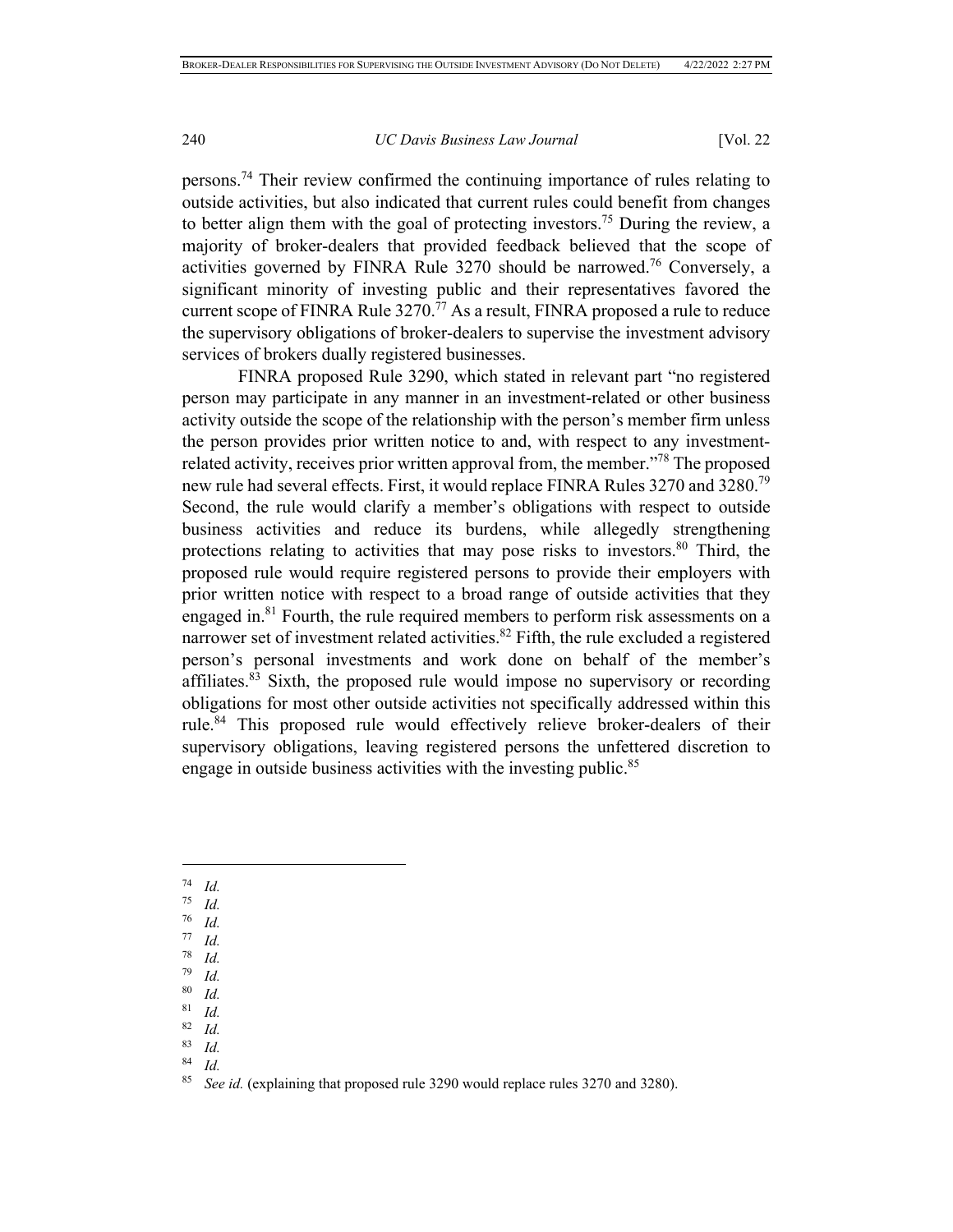Notice to members 18-08 was a step in the wrong direction for several reasons.86 First, stripping members of their supervisory requirements runs contrary to the goals of protecting both members and investors from potentially problematic outside business activities of a member's associated persons.<sup>87</sup> The rules governing outside business activities seek to protect the investing public from the potentially problematic activities that are unknown to the member.<sup>88</sup> In addition, these rules also protect members from reputational and litigation risks associated with their associated person's unknown outside activities.<sup>89</sup> FINRA and member firms play critical roles in protecting investors.<sup>90</sup> An effective supervisory system plays an essential role in, for example, preventing sales abuses, and as a result, strengthens investor protection.<sup>91</sup> Therefore, relieving members of certain supervisory obligations weakens investor protection and thus runs contrary to the goals of FINRA in enforcing these rules pertaining to outside investor activities.<sup>92</sup>

Second, relieving members of these well-established supervisory responsibilities creates a risk of members' associated person's engaging in outside activities that could negatively impact investors.<sup>93</sup> There are findings that suggest that when broker-dealers have geographically dispersed offices staffed by only a few people, many are not subject to onsite supervision.<sup>94</sup> The distance between offices and supervisory personnel can make it easier for associated persons to engage in and conceal violations of securities laws.<sup>95</sup> Strong supervisory systems

<sup>95</sup> *Id.*

<sup>86</sup> *See generally* Andrew Stoltmann & Adam J. Gana, *REPORT: FINRA's Attempt to Gut Investor Protection; Proposed Reforms to FINRA Supervision Rules*, PIABA (Oct. 4, 2018), https://piaba.org/piaba-newsroom/report-finras-attempt-gut-investor-protection-proposed-reformsfinra-supervision (outlining the issues associated with FINRA's proposed new rule under NTM 18-  $\frac{08}{87}$ .

<sup>87</sup> *See In re* Siegel, No. 3-12659, 2008 SEC LEXIS 2459 at \*36 (Oct. 6, 2008), *aff'd* Siegel v. SEC, 592 F.3d 147, 156 (D.C. Cir. 2010) ("[FINRA] Conduct Rule [3280] is designed not only to protect investors from unsupervised sales, but also to protect securities firms from liability and loss resulting from such sales. Such misconduct deprives investors of a firm's oversight, due diligence, and supervision, protections investors have a right to expect."); *see also Notice to Members 91-32*, *supra*  note 32 (addressing that FINRA's new proposed rule [3290] would replace rule 3280).

<sup>88</sup> *Notice to Members 91-32*, *supra* note 32. 89 *Id.*

<sup>90</sup> *Regulatory Notice 18-15*, *supra* note 12. 91 *Id.*

*Id.* 

<sup>93</sup> *See What We Do*, FINRA, https://www.finra.org/about/what-we-do (last visited Dec. 5, 2021) (stating that FINRA's mission is to "safeguard the investing public against fraud and bad practices"); *see also Regulatory Notice 18-15*, *supra* note 12

 <sup>(</sup>explaining "an effective supervisory system plays an essential role in the prevention of sales abuses, and thus, enhances investor protection…").

<sup>&</sup>lt;sup>94</sup> Remote Office Supervision, Exchange Act Release No. SLB-3A (CF), 2004 WL 5698359, at \* 1 (Mar. 19, 2004).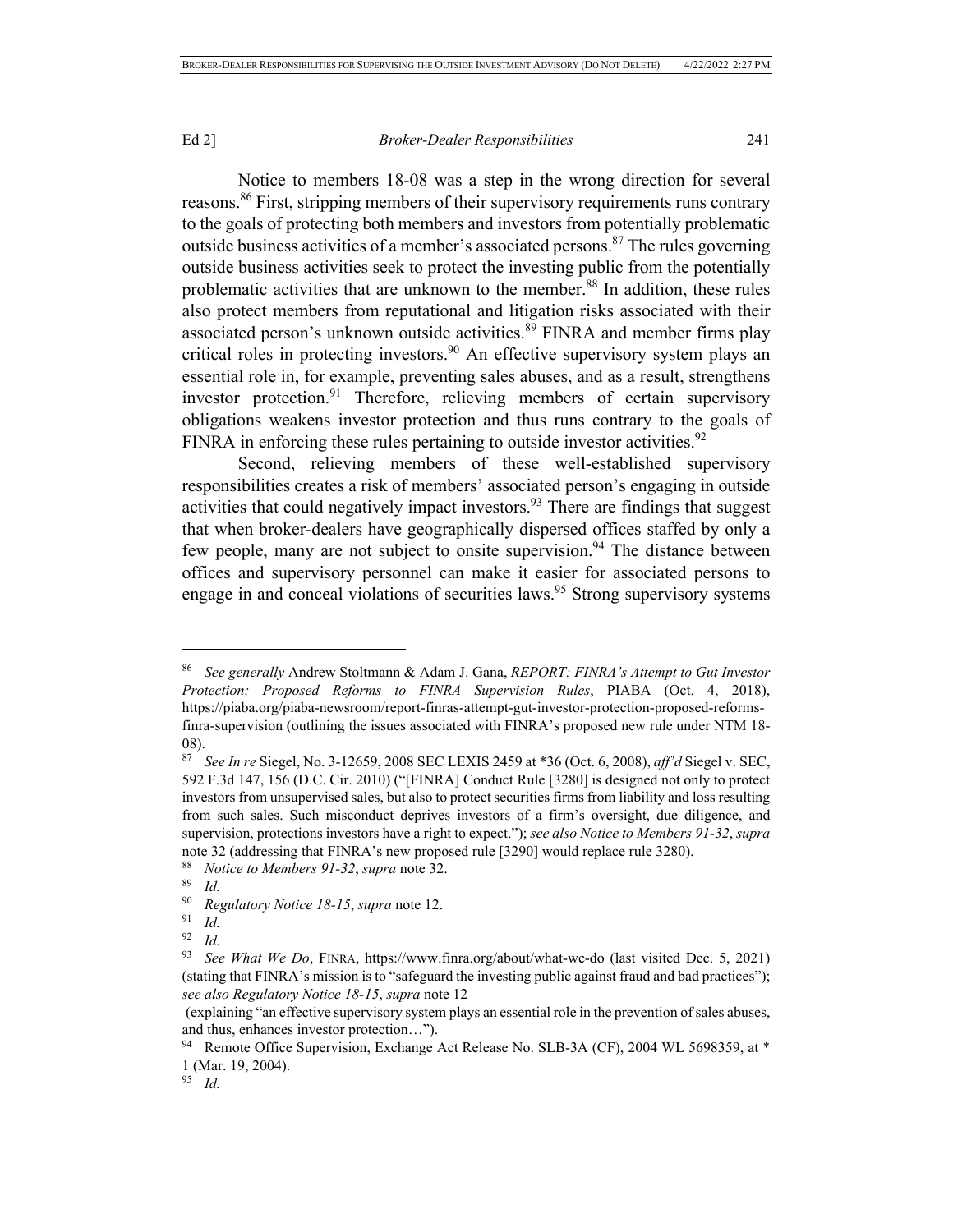protect investors from questionable activities of their advisors.<sup>96</sup> Relieving members of supervisory responsibilities, especially those for monitoring outside business activities, subjects investors to risks associated with advisors engaging in such activities.<sup>97</sup> Furthermore, subjecting investors to such risks, again, runs contrary to the goals of securities laws in protecting investors.<sup>98</sup> In sum, notice to members 18-08 runs contrary to the goals of securities laws in that in weakens investor protection in that it creates a risk of members' associated persons engaging in outside activities that could be problematic to investors.<sup>99</sup>

These rules governing supervision protect both investors and members.<sup>100</sup> FINRA, through notice to members 18-08, sought to enhance investor protection by effectively eliminating these very rules.<sup>101</sup> While good intentioned, doing would run contrary to FINRA's core purpose of protecting the investing public.<sup>102</sup> Additionally, abolishing these supervisory rules would create a risk of member's associated persons engaging in outside activities that could potentially harm investors.103 Rather, more supervision is needed and members should be reminded of their current supervisory obligations under rules 3270 and 3280.104

100 *Regulatory Notice 18-08, supra* note 69.<br>
101 *Id.*<br>
102 *See In re* Siegel No. 3-12659 2008 SE

<sup>96</sup> *Regulatory Notice 18-15*, *supra* note 12. 97 *Id.*

<sup>98</sup> *See In re* Siegel, No. 3-12659, 2008 SEC LEXIS 2459 at \*36 (Oct. 6, 2008), *aff'd* Siegel v. SEC, 592 F.3d 147, 156 (D.C. Cir. 2010) ("[FINRA] Conduct Rule [3280] is designed not only to protect investors from unsupervised sales, but also to protect securities firms from liability and loss resulting from such sales. Such misconduct deprives investors of a firm's oversight, due diligence, and supervision, protections investors have a right to expect"); *see also Regulatory Notice 18-08*, *supra*  note 69 (addressing that FINRA's new proposed rule [3290] would replace rule 3280).

<sup>99</sup> *See In re* Siegel, No. 3-12659, 2008 SEC LEXIS 2459 at \*36 (Oct. 6, 2008), *aff'd* Siegel v. SEC, 592 F.3d 147, 156 (D.C. Cir. 2010) ("[FINRA] Conduct Rule [3280] is designed not only to protect investors from unsupervised sales, but also to protect securities firms from liability and loss resulting from such sales. Such misconduct deprives investors of a firm's oversight, due diligence, and supervision, protections investors have a right to expect"); *See also Regulatory Notice 18-15*, *supra*  note 12 (explaining "an effective supervisory system plays an essential role in the prevention of sales abuses, and thus, enhances investor protection...").<br> $^{100}$  Regulatory Notice 18-08, supra pote 69

<sup>102</sup> *See In re* Siegel, No. 3-12659, 2008 SEC LEXIS 2459 at \*36 (Oct. 6, 2008), *aff'd* Siegel v. SEC, 592 F.3d 147, 156 (D.C. Cir. 2010) ("[FINRA] Conduct Rule [3280] is designed not only to protect investors from unsupervised sales, but also to protect securities firms from liability and loss resulting from such sales. Such misconduct deprives investors of a firm's oversight, due diligence, and supervision, protections investors have a right to expect"); *see also Regulatory Notice 18-08*, *supra* note 69 (addressing that FINRA's new proposed rule [3290] would replace rule 3280). 103 *Regulatory Notice 18-08*, *supra* note 69. 104 Stoltmann & Gana, *supra* note 86.